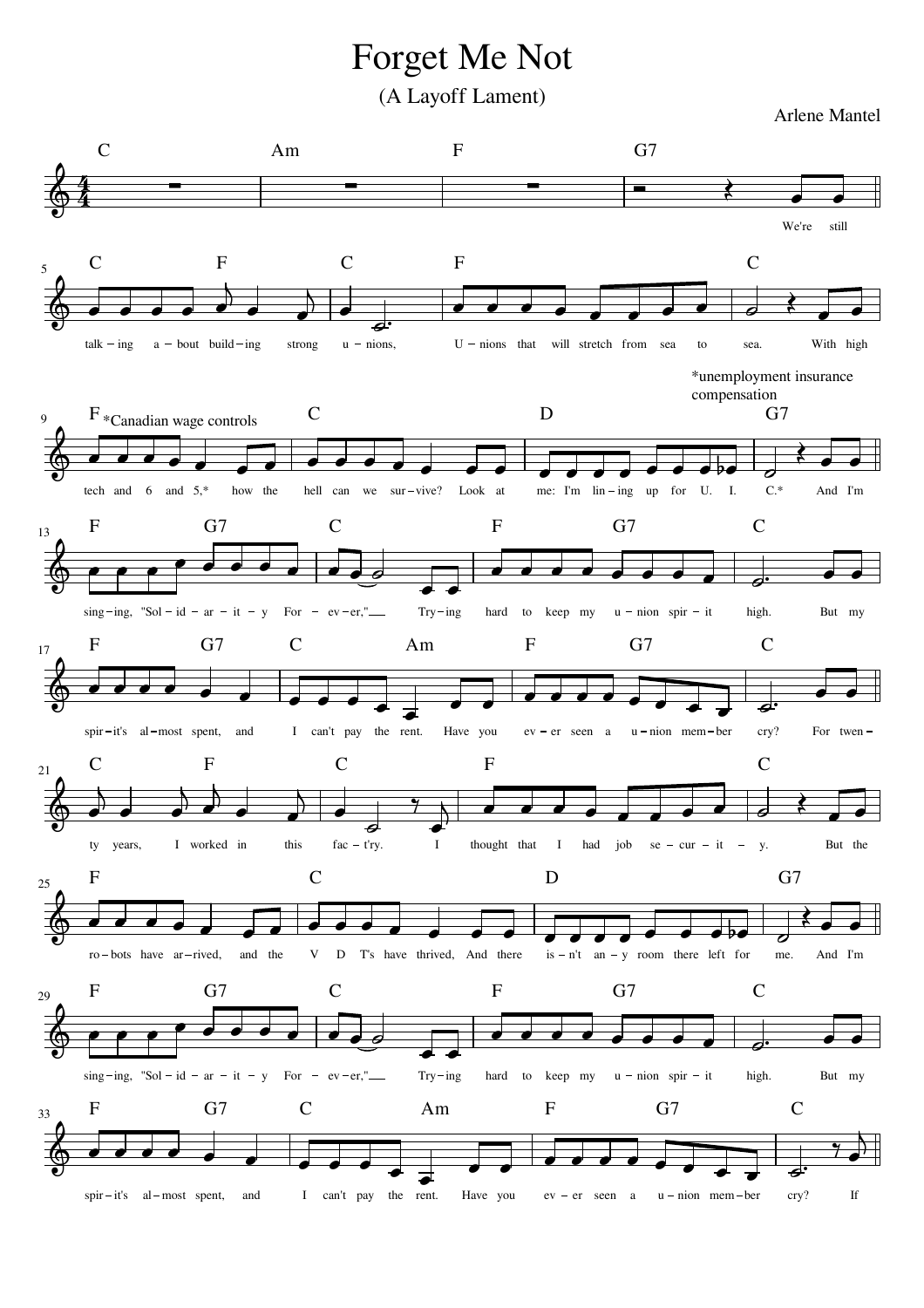

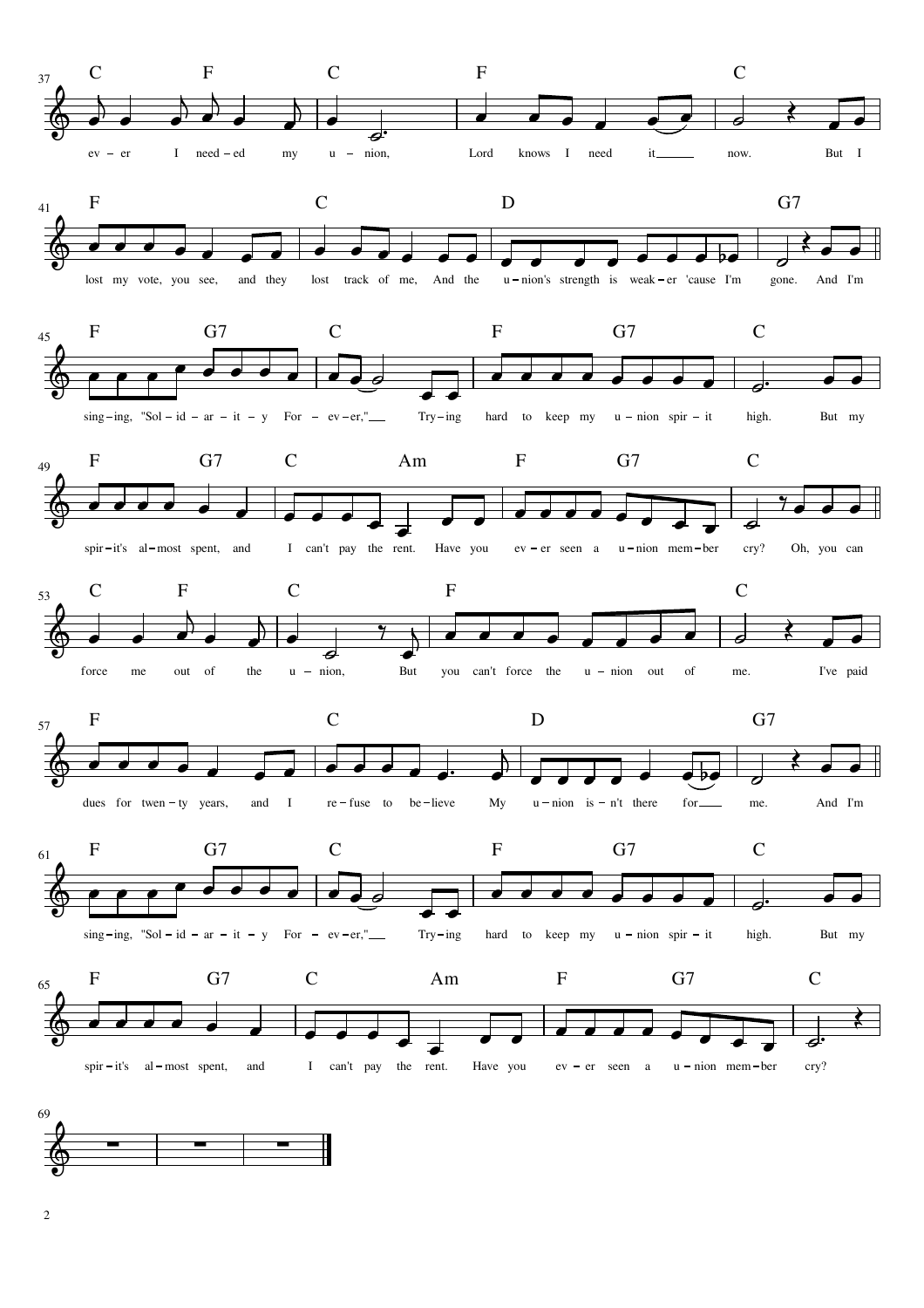## Forget Me Not (Harmony)

Arlene Mantel



ty years, I worked in this fac-t'ry.

I thought that I had job se-cur-it-y.

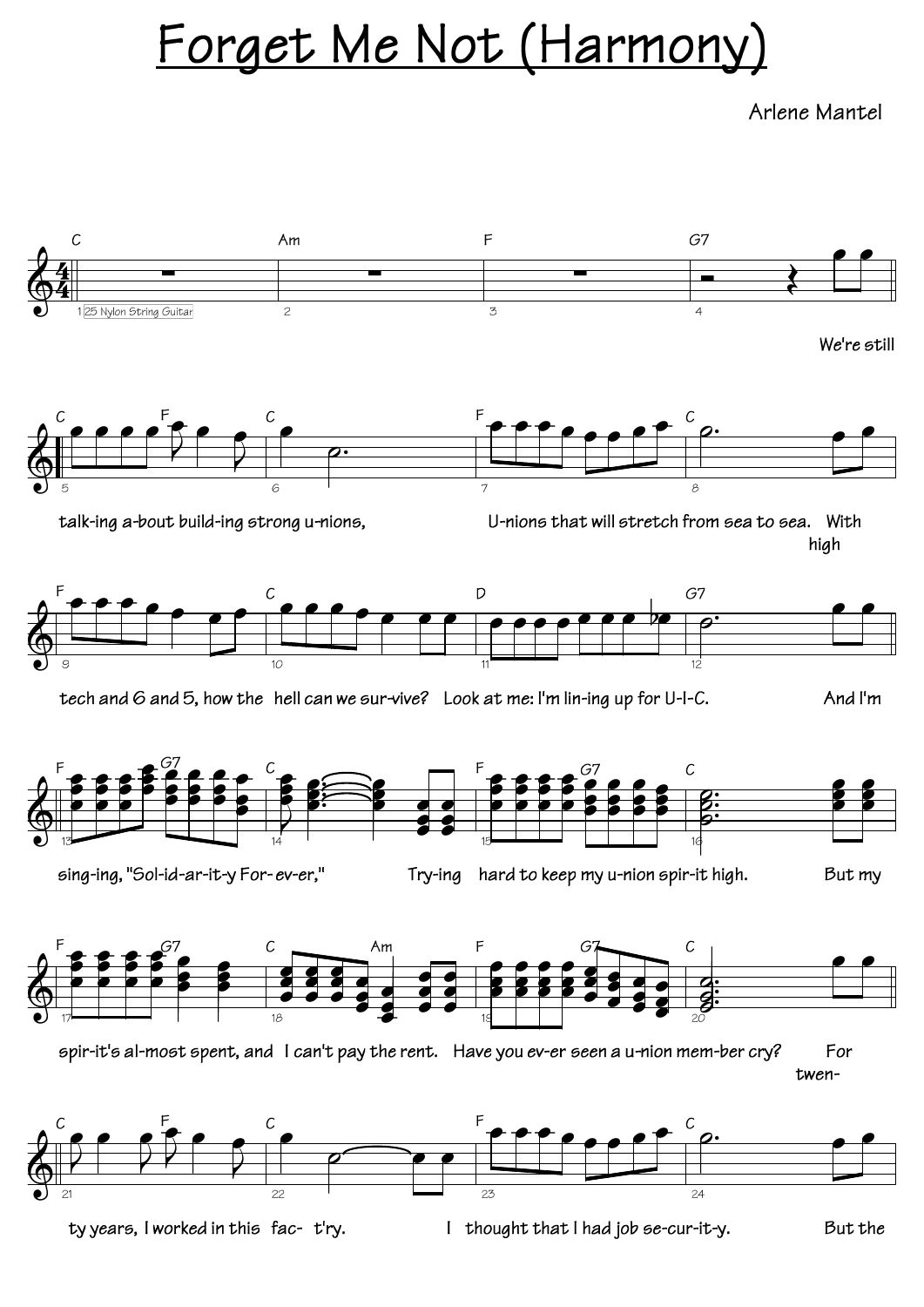

ro-bots have ar-rived, and the V-D-Ts have thrived, And there is-n't an-y room there left for me. And I'm





spir-it's al-most spent, and I can't pay the rent. Have you ev-er seen a u-nion mem-ber cry? Oh, you can

#### Forget Me Not (Harmony) - Page 2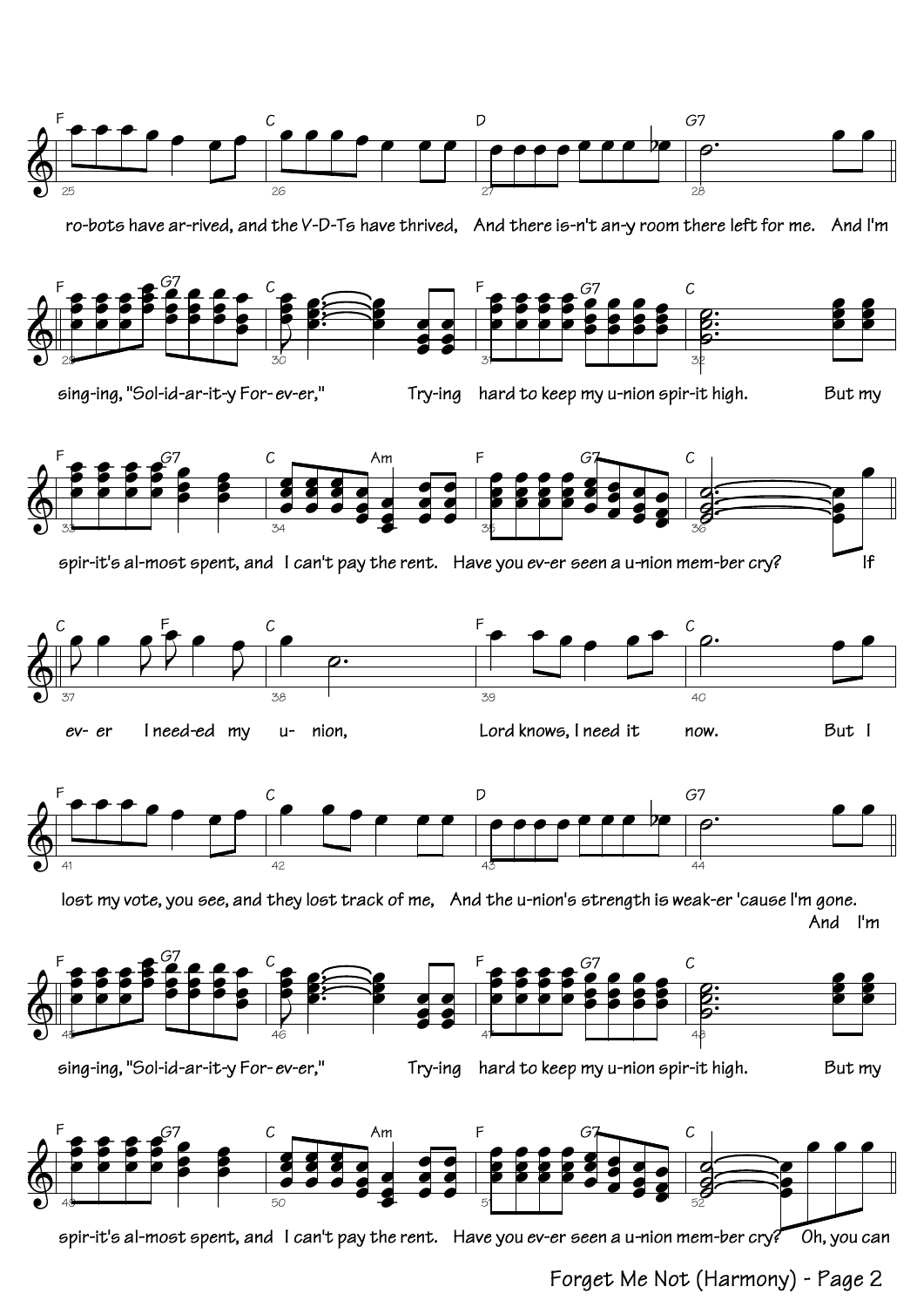

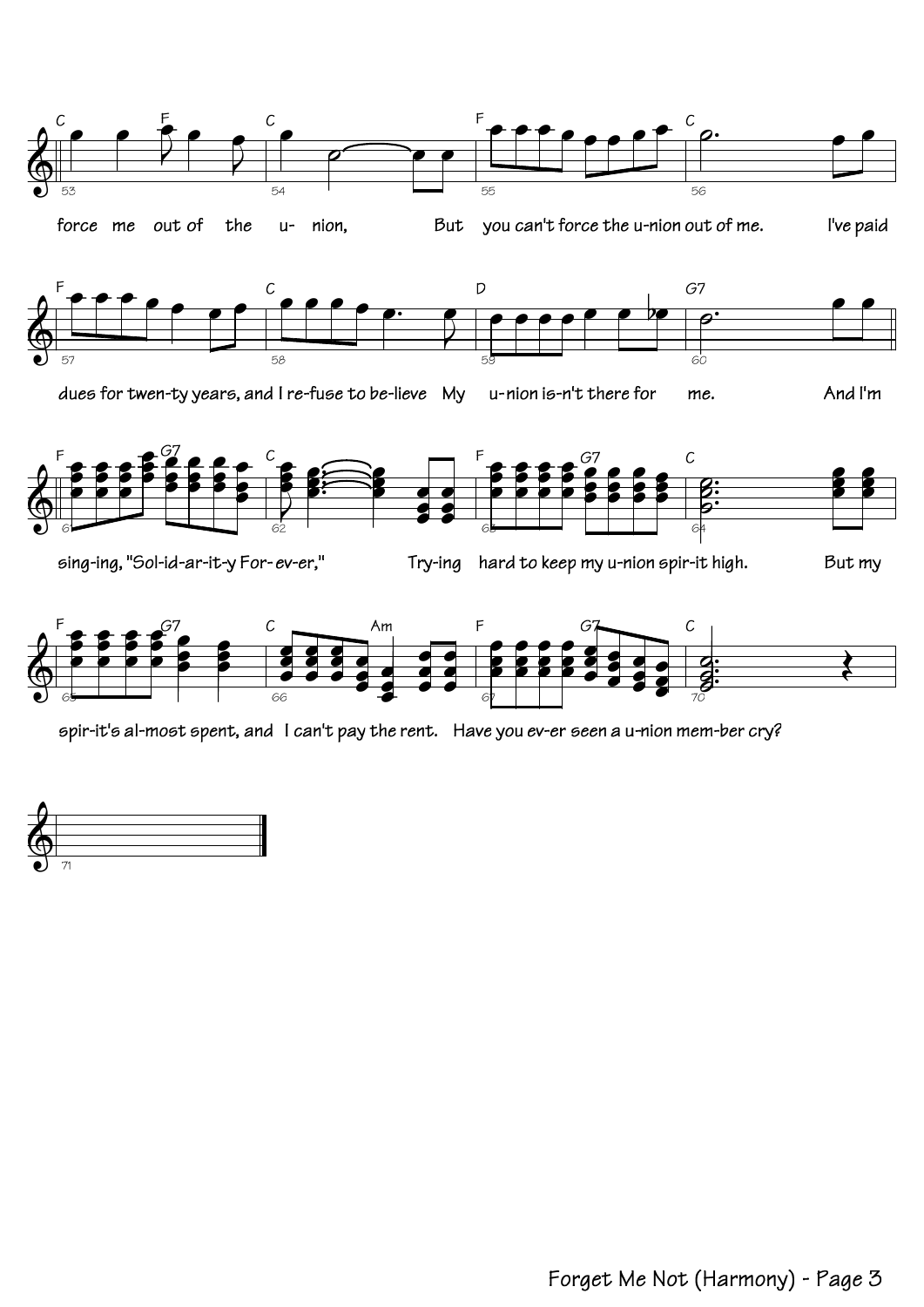#### Forget Me Not (Finger Electric Bass)

Arlene Mantel









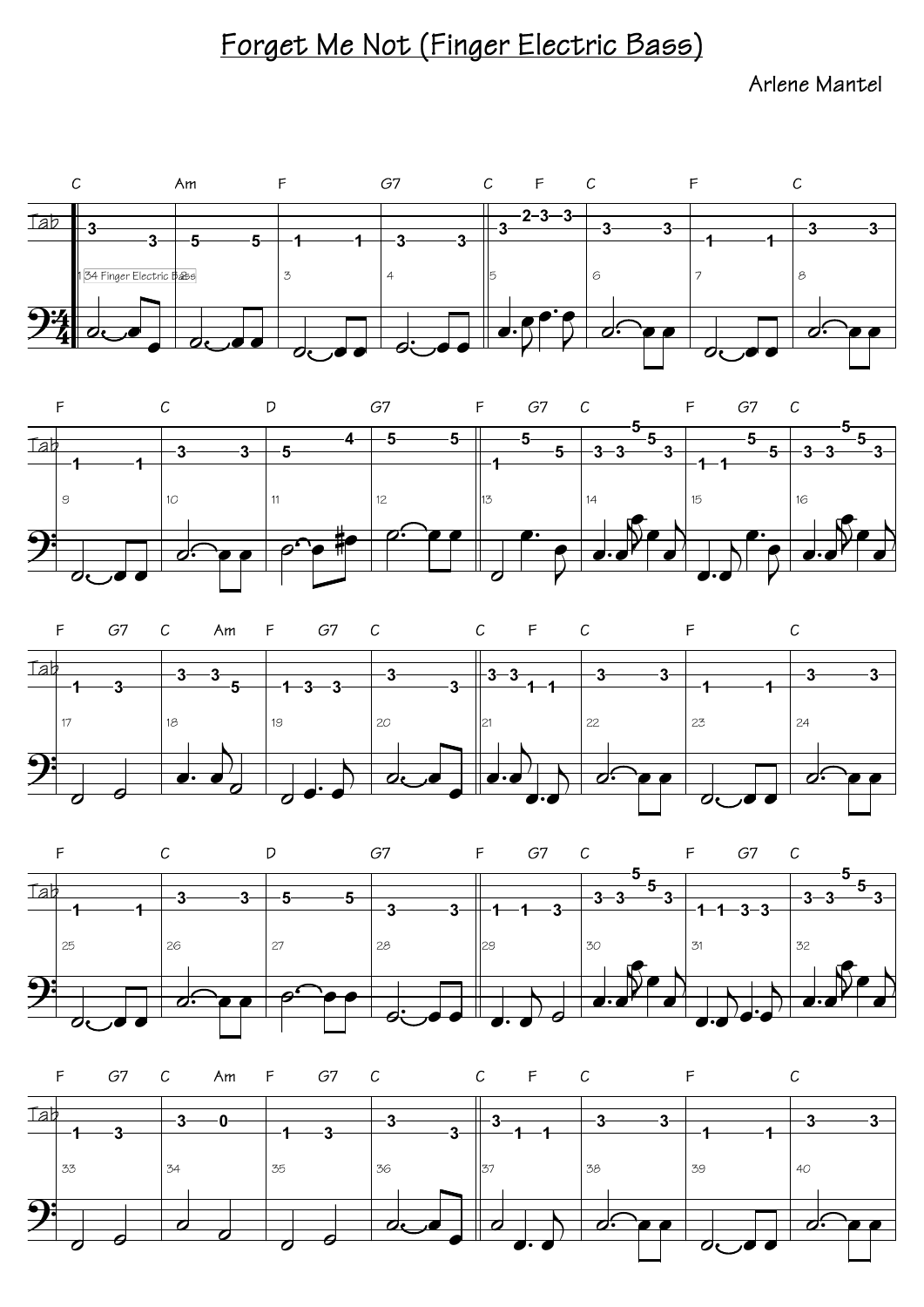





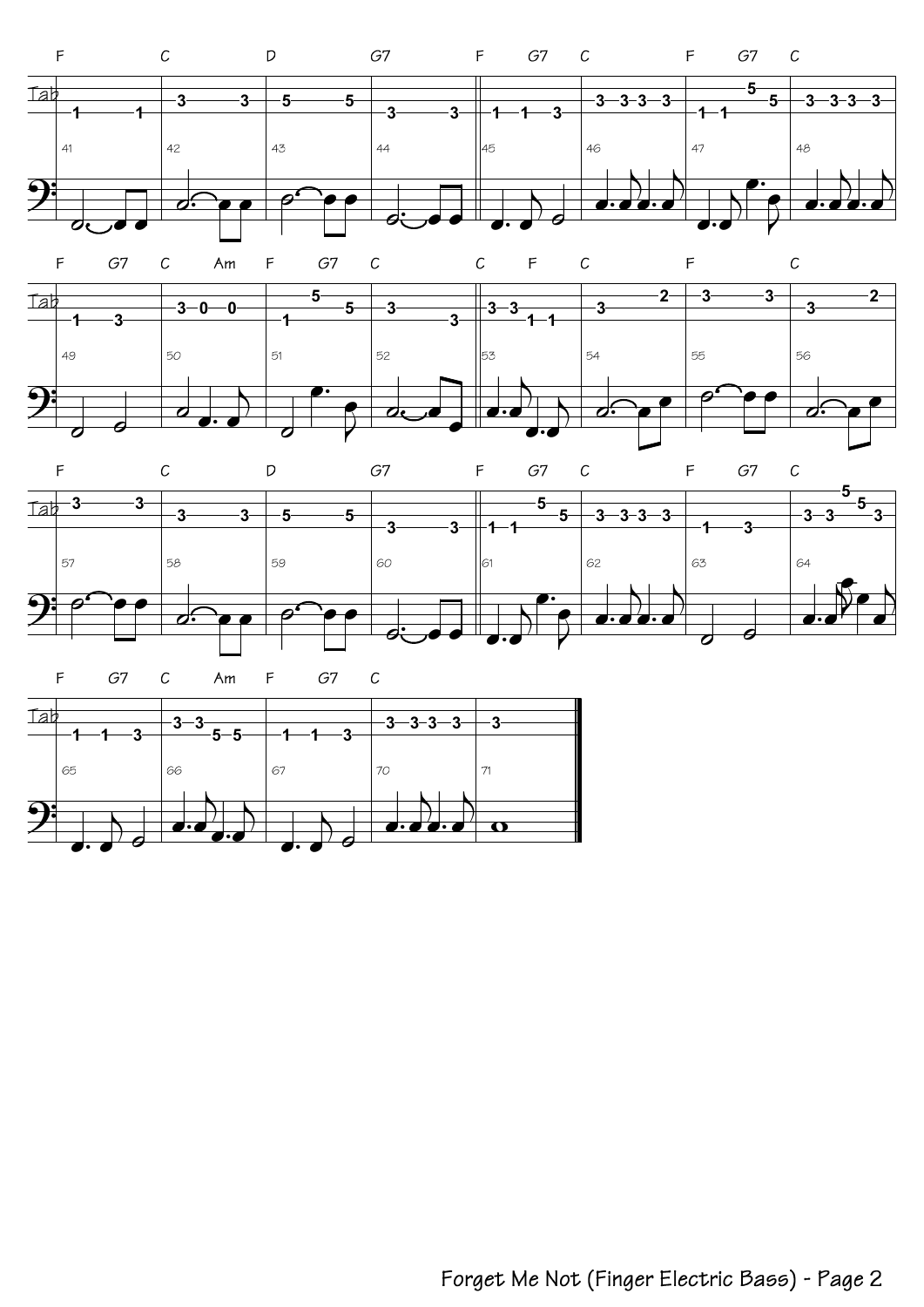### Forget Me Not (Acoustic Piano)

Arlene Mantel









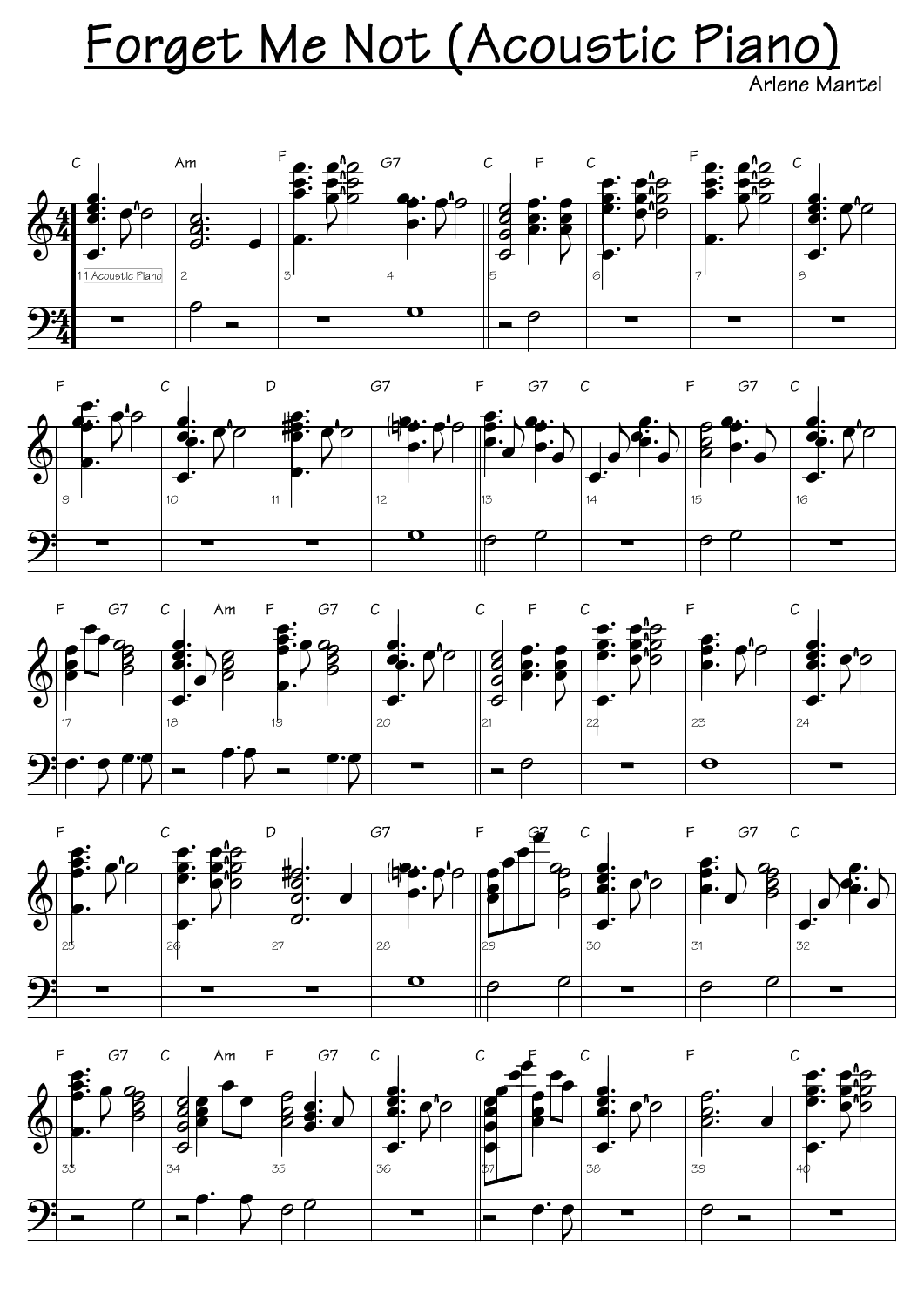





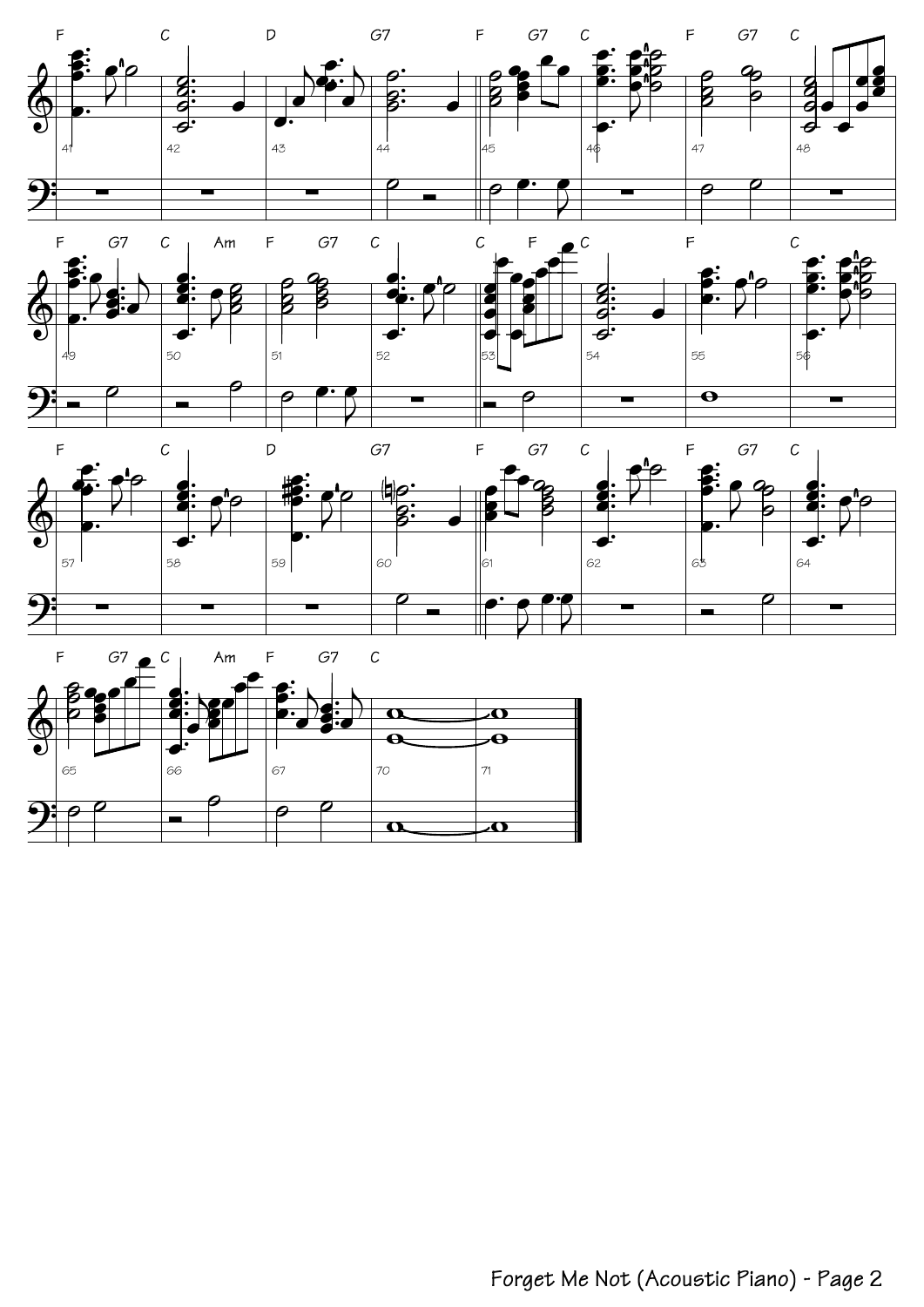# <u>Forget Me Not (Acoustic Guitar)</u>

Arlene Mantel

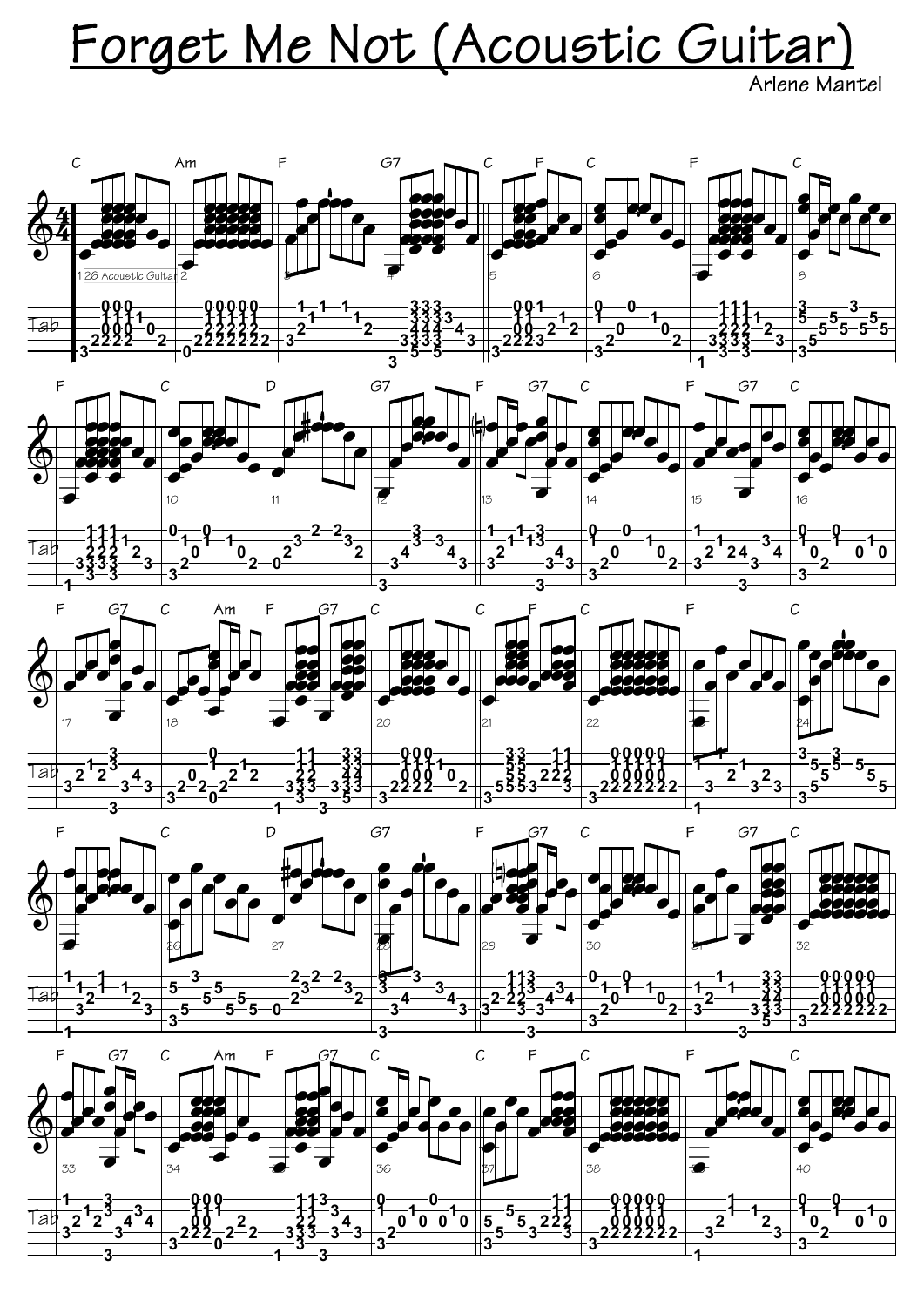